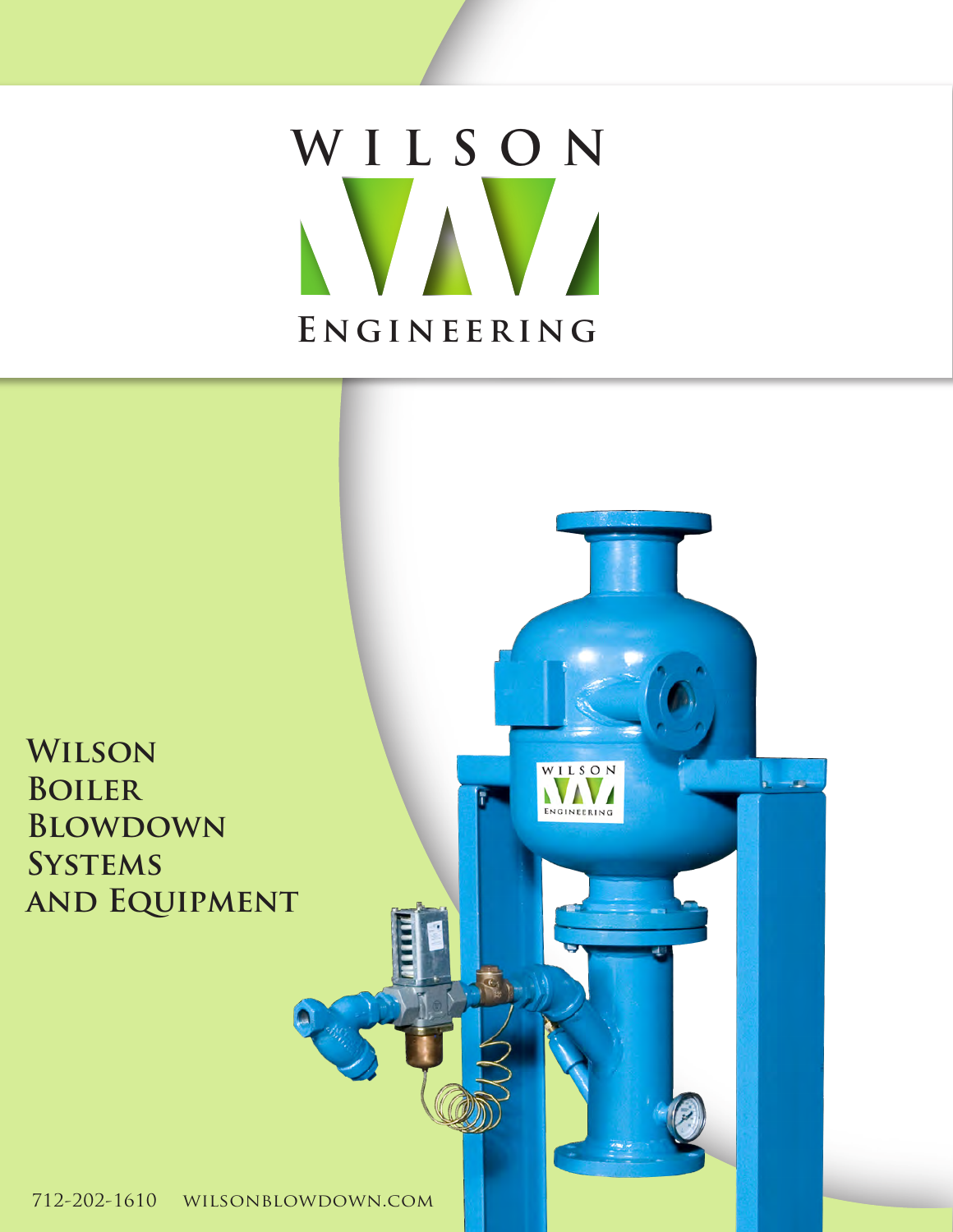## **Wilson Engineering Complete Boiler Blowdown Systems and Equipment Over 60 Years Of Experience In Safe And Efficient Handling Of Boiler Blowoff**

Wilson boiler blowdown systems are built around the Wilson centrifugal blowdown separator. The boiler blowoff is piped tangentially into the separator. In the resulting vortex the pressure is released, allowing the steam flash to rise through the vent while the water and sludge fall through the drain. A stainless steel wear plate protects against erosion in the blowoff entry area. No water is retained in the separator.

Wilson separators are sized according to boiler operating pressure and blowoff valve size, since these control the rate of flow to the separator. Vents are sized to keep internal flash pressures to a maximum of 5 psig as recommended by the national board of boiler and pressure vessel inspectors and required by some state and municipal code authorities. Sizing information for standard models is tabulated on the following pages.

ASME design pressure of the separator should equal a minimum of 25% of the boiler maximum allowable working pressures (mawp) as recommended by the National Board. Design pressure for each standard model is shown on the following pages.

Most codes covering this type of equipment includes a maximum temperature limitation on wastes entering public sewers. Anti-pollution laws, which are widespread and universal, also include temperature limits for discharge to sewers and public waters. The Wilson aftercooler, properly sized for conditions, efficiently takes care of this problem.

Wilson equipment designed for hot water relief valve service is widely used for most economical and efficient disposal of relief valve discharge.

- Local boiler and plumbing codes vary and should be checked
- Select a Separator model by boiler blowoff valve size, boiler operating pressure and local codes. See information on following pages.
- The inlet connection on the separator must match the boiler blowoff valve size. One separator can be used in a battery of boilers. In this case, the header piping should remain the same size as the largest blowoff valve in the battery. It should not be increased or reduced.
- For required cooling of blowdown discharge before entering public sewers, select an Aftercooler for manual or automatic control as listed on following pages.
- Type of connections desired: Threaded, beveled for welding, or flanged.

#### **Auxiliary equipment available:**

Separator Supports, Mounting Brackets, Aftercooler Control Package - manual or automatic.

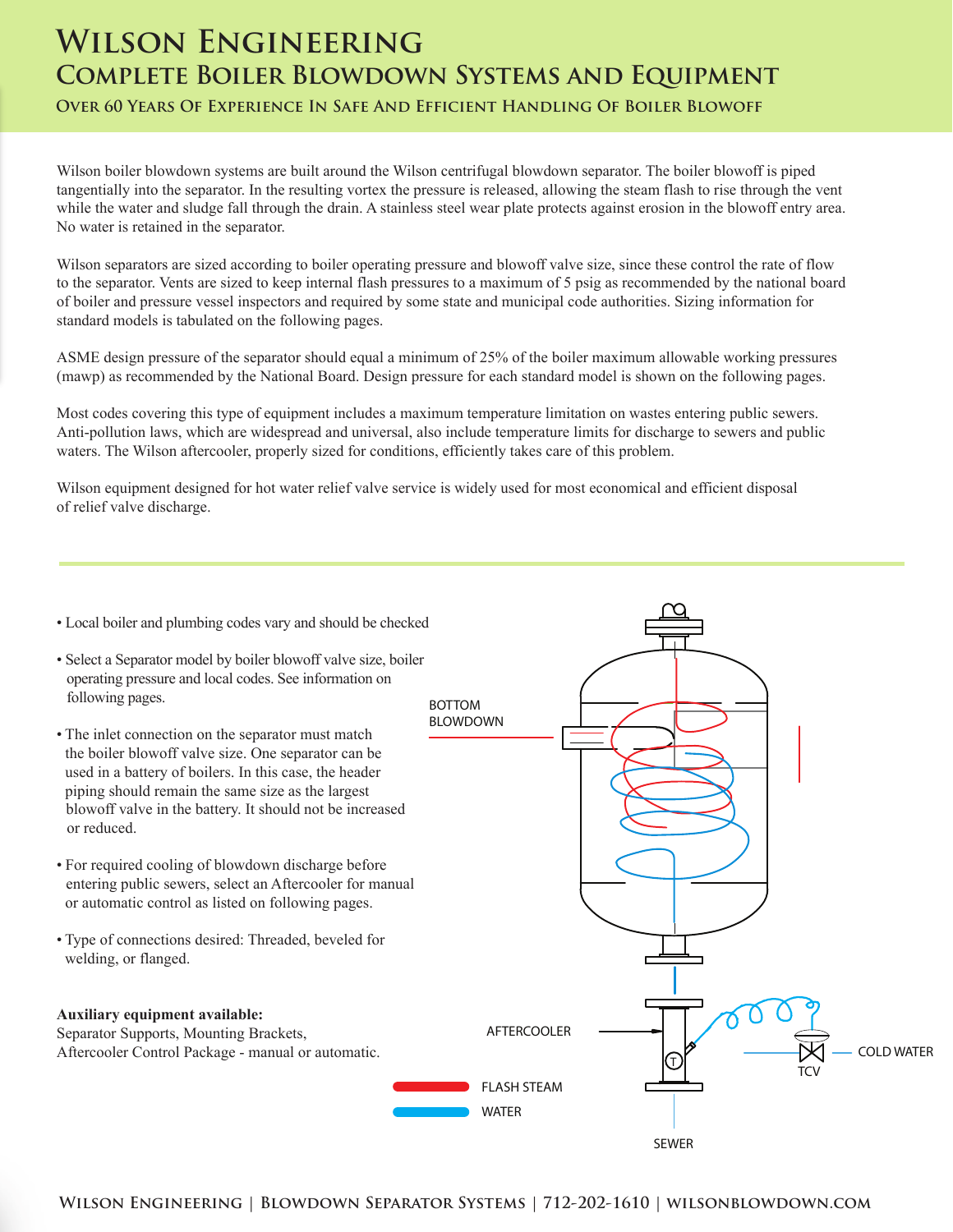## **Wilson Engineering Standard Sizing and Configuration**



Sizing of Standard Separator Models\*

Vents sized for maximum of 5 psig in Separator. The drains sized for flow of blowdown effluent plus aftercooler water for maximum temperature 140F to sewer.

#### **Standard Openings Chart**

| <b>SIZE</b><br><b>IN INCHES</b>         | <b>BLOWOFF</b><br><b>VALVE</b><br><b>SIZE</b><br><b>IN INCHES</b> | <b>BOILER</b><br><b>IN PSIG</b> | <b>VENT</b><br><b>IN INCHES</b> | <b>DRAIN</b><br><b>IN INCHES</b> |
|-----------------------------------------|-------------------------------------------------------------------|---------------------------------|---------------------------------|----------------------------------|
| 8<br>DIA.<br>$\mathbf x$<br>15<br>HGT.  | 1/2                                                               | 0-300                           | 21/2                            | 21/2                             |
|                                         | 3/4                                                               | $0 - 300$                       | 3                               | 3                                |
|                                         | 1                                                                 | $0 - 200$                       | 3                               | 3                                |
| 16<br>DIA.<br>$\mathbf x$<br>26<br>HGT. | 1                                                                 | $0 - 300$                       | 5                               | 4                                |
|                                         | 11/4                                                              | 300                             | 5                               | $\overline{\mathbf{4}}$          |
|                                         | 11/2                                                              | $0 - 200$<br>200-300            | 5                               | 4                                |
|                                         | $\overline{2}$                                                    | $0 - 150$<br>150-225            | 5<br>6                          | 5<br>5                           |
|                                         | 21/2                                                              | 100<br>125                      | 5<br>6                          | 5<br>5                           |

\*For sizing details refer to Wilson separator selection charts A&B. Note: Custom sizes are available. Consult the factory for more information.

### **Aftercooler FOR HOT LIQUIDS**

**Aftercooler configured to match separator drain size**





- 1 77UMF Blowdown Separator(16")
- 2 Wall/Floor Brackets
- 3 Aftercooler
- 4 Temperature Regulator
- 5 Check Valve 6 Y-Strainer
- 7 Temperature Gauge

#### Notes:

1) Vessel connections may be threaded, flanged, or welded or any combination required by your application. Consult factory.

TO SERVER

- 2) Material thickness must comply with state and local regulations. All separators shown are constructed to A.S.M.E. Code.
- 3) Separator design pressures are suitable with boiler maximum allowable working pressures to four times the separator design pressure (Per National Board recommendations).
- E.g.: A separator with a 150 psig design pressure may be used with a 600psig maximum allowable working pressure boiler.

1/2" NPT

4) Separators may be registered with the National Board (optional)

## **COOLING WATER CONTROL ACCESSORIES**